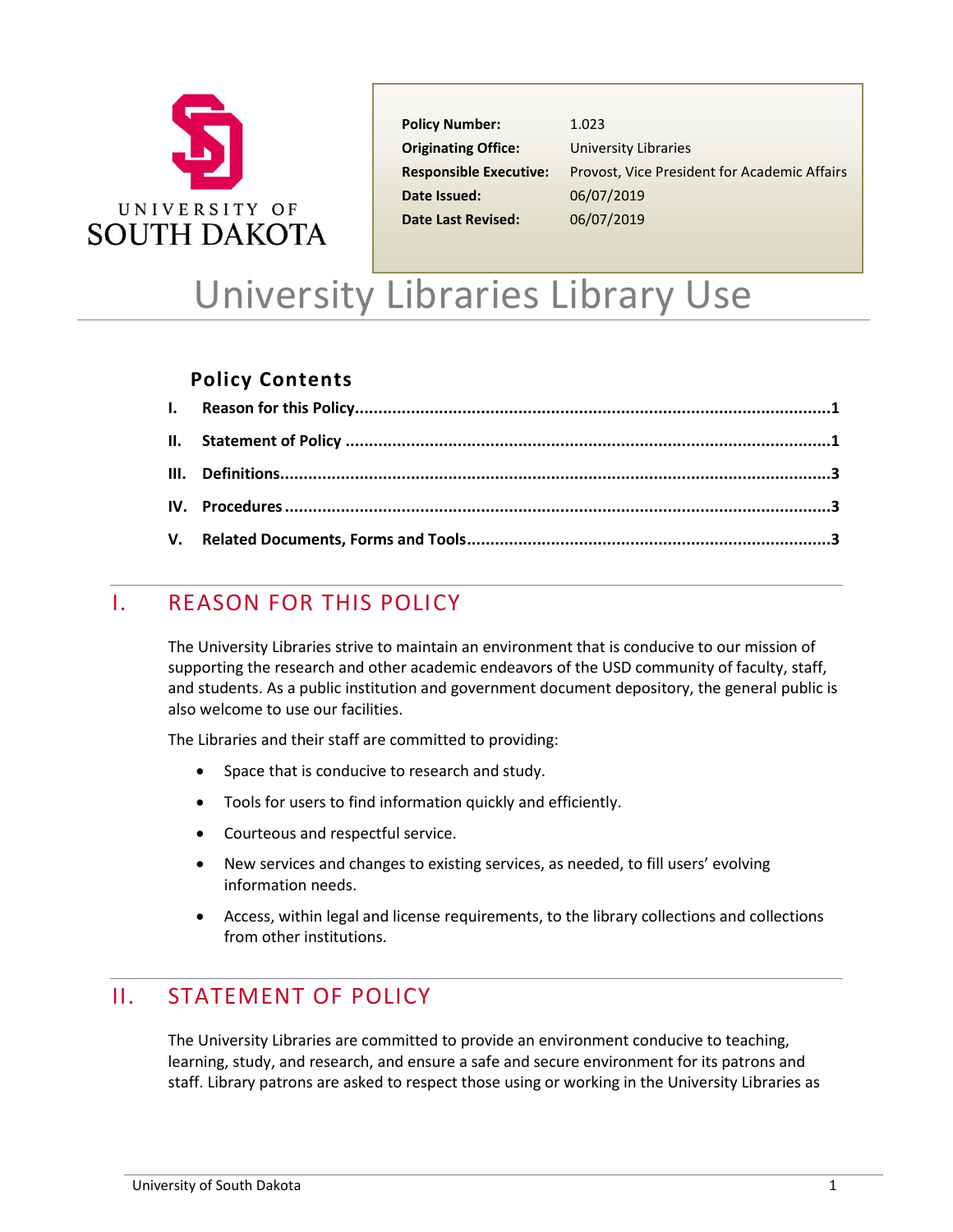well as the collections, equipment, and facilities and to assist the Library staff in maintaining a safe and secure environment.

#### **Intellectual Freedom**

The University Libraries embrace the position of the American Library Association (ALA) with respect to intellectual freedom. Those principles are encapsulated in the Library Bill of Rights as adopted and in effect, January 29<sup>th</sup>, 2019. The Library Bill of Rights asserts that the censorship of library materials violates the library's obligation to provide information and enlightenment to all users and that libraries must resist efforts to abridge the rights of free expression and free access to ideas, as protected by the First Amendment.

#### **Accessibility**

As part of the University Libraries commitment to accessibility, Circulation staff and students are available during business hours to assist patrons in retrieving materials that may be otherwise inaccessible due to injury or disability.

#### **Acceptable Behavior**

Students are expected to abide by the Student Code of Conduct (SDBOR Policy 3:4) at all times. All patrons should maintain similar standards of behavior. Disruptive users may be asked to leave the building as per SDBOR Policy 1:31 and may be subject to Student Conduct Process pursuant to SDBOR 3:4.

#### **Noise Levels**

The first floor of the I.D. Weeks building is a service and collaborative environment characterized by a respectful, conversational noise level. As you move upwards in the building, the level of acceptable noise declines. The third floor is the silent floor.

#### **Computer Usage**

USD provides computers in the University Libraries for USD students, faculty, and staff and the public. Members of the USD population log into these computers with their active USD email account and password. Members of the public may be provided with a guest account from a Lab Consultant, except during periods of heavy student use. Computers are provided for academic and research purposes. Acceptable use is documented in SDBOR Policy 7:1.

#### **Children and Community Patrons**

Children and Community Patrons are welcome in the University Libraries. The University Libraries cannot, however, assume responsibility for the safety of children left unattended and does not provide a monitoring service. Children under 12 must be accompanied at all times by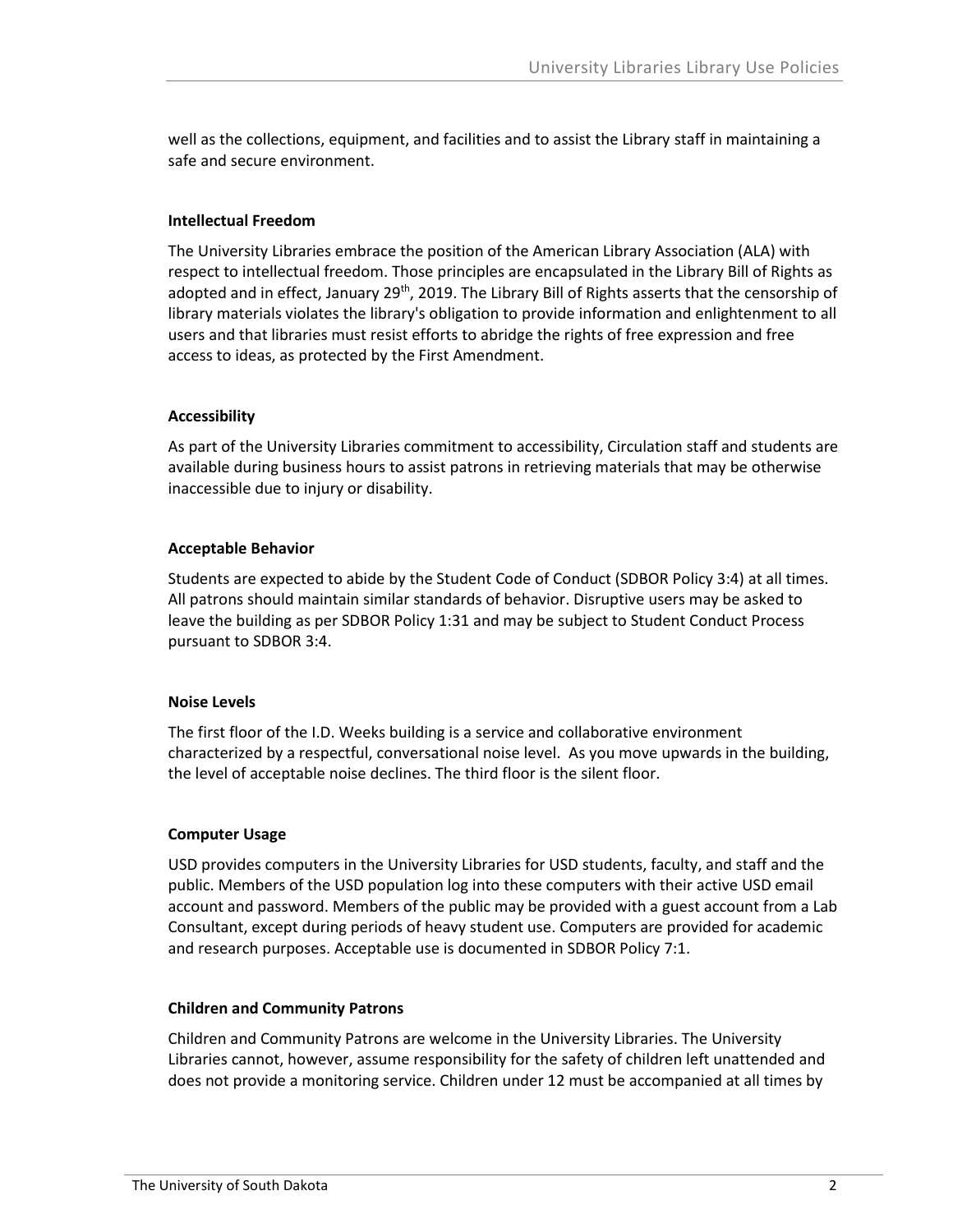an adult who is responsible for supervising the child's behavior, including the child's use of the Internet.

#### **Animals**

Animals are prohibited in the University Libraries except for service dogs assisting individuals with disabilities.

#### **Food or Drink**

The University Libraries allows library users to have food and drink in the University Libraries. Food or drink is not permitted in Archives and Special Collections, the South Dakota Oral History Center, Classroom 323 or other areas designated "No Food or Drink"

#### **Smoking**

In accordance with State Law, all smoking, including electronic cigarettes or other devices, is prohibited inside the University Libraries.

#### **Lost and Found**

The University Libraries are not responsible for the security of personal property. Lost and found items are stored for the semester at the Circulation Desk on  $1<sup>st</sup>$  Floor of the University Libraries. At the end of each semester, items are taken to the Campus Lost and Found located at the University Police Department in the Davidson Building.

#### **Advertising**

Circulation staff must approve, date, and post flyers or posters for the bulletin boards in the Tower and other areas of the building. Only materials of the University of South Dakota and recognized student groups will be posted. Materials that are posted without the approval of Circulation staff will be removed and discarded.

Solicitation of any kind, by those not affiliated with the University, is not permitted within University Libraries, except as approved SDBOR Policy 3:7.

#### **Filming**

<span id="page-2-0"></span>To ensure both access and patron confidentiality, please contact Circulation staff in person or at circ@usd.edu for permission to film in the library.

## III. DEFINITIONS

**PATRON(S)** – All users of the library, including University of South Dakota students, staff, faculty, and community members are defined as patrons.